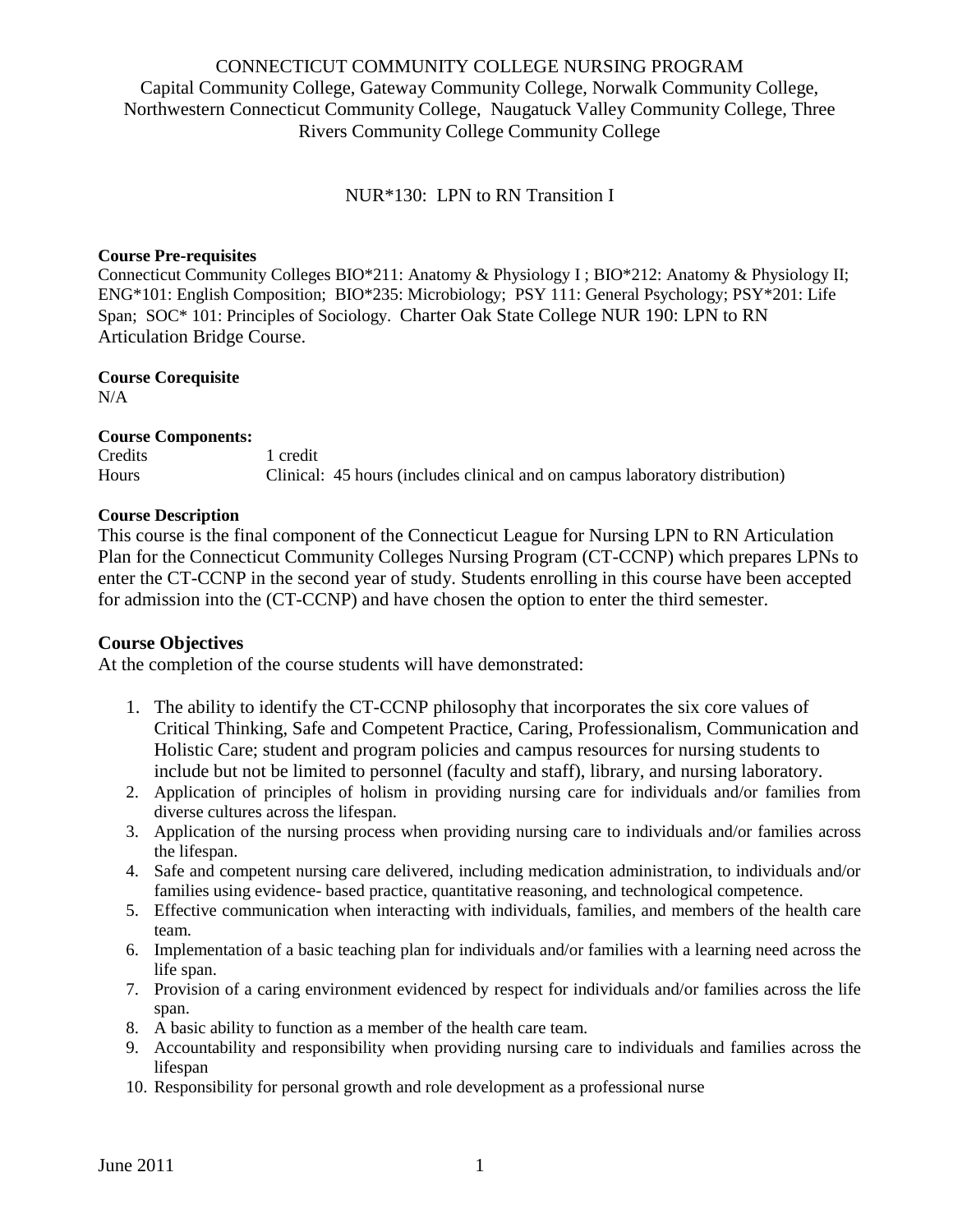## CONNECTICUT COMMUNITY COLLEGE NURSING PROGRAM Capital Community College, Gateway Community College, Norwalk Community College, Northwestern Connecticut Community College, Naugatuck Valley Community College, Three Rivers Community College Community College

#### NUR\*130: LPN to RN Transition I

## **College Policies**

**Plagiarism:** Plagiarism and Academic Dishonesty are not tolerated at Northwestern Connecticut Community College. Violators of this policy will be subject to sanctions ranging from failure of the assignment (receiving a zero), failing the course, being removed/expelled from the program and/or the College. Please refer to your "Student Handbook" under "Policy on Student Rights," the Section entitled "Student Discipline," or the College catalog for additional information.

**Americans with Disabilities Act (ADA):** The College will make reasonable accommodations for persons with documented learning, physical, or psychiatric disabilities. Students should notify Dr. Christine Woodcock, the Counselor for Students with Disabilities. She is located at Green Woods Hall, in the Center for Student Development. Her phone number is 860-738-6318 and her email is [cwoodcock@nwcc.edu.](mailto:cwoodcock@nwcc.edu)

**School Cancellations:** If snowy or icy driving conditions cause the postponement or cancellation of classes, announcements will be made on local radio and television stations and posted on the College's website at [www.nwcc.edu.](http://www.nwcc.edu/) Students may also call the College directly at **(860) 738-6464** to hear a recorded message concerning any inclement weather closings. Students are urged to exercise their own judgment if road conditions in their localities are hazardous.

**Use of Electronic Devices:** Some course content as presented in Blackboard Learn is not fully supported on mobile devices at this time. While mobile devices provide convenient access to check in and read information about your courses, they should not be used to perform work such as taking tests, quizzes, completing assignments, or submitting substantive discussion posts.

**Sexual Assault and Intimate Partner Violence Resource Team:** NCCC is committed to creating a community that is safe and supportive of people of all gender and sexual identities. This pertains to the entire campus community, whether on ground or virtual, students, faculty, or staff.

Sexual assault and intimate partner violence is an affront to our national conscience, and one we cannot ignore. It is our hope that no one within our campus community will become a victim of these crimes. However, if it occurs, NCCC has created the SART Team - Sexual Assault and Intimate Partner Violence Resource Team - to meet the victim's needs.

SART is a campus and community based team that is fully trained to provide traumainformed compassionate service and referrals for comprehensive care. The team works in partnership with The Susan B. Anthony Project to extend services 24 hours a day, 7 days a week throughout the year.

## The NCCC team members are:

| Ruth Gonzalez, Ph.D.          | 860-738-6315 |
|-------------------------------|--------------|
| Susan Berg                    | 860-738-6342 |
| Kathleen Chapman              | 860-738-6344 |
| <b>Michael Emanuel</b>        | 860-738-6389 |
| Seth Kershner                 | 860-738-6481 |
| Jane O'Grady                  | 860-738-6393 |
| Robin Orlomoski               | 860-738-6416 |
| Patricia Bouffard, Ex-Officio | 860-738-6319 |
| Savannah Schmitt              |              |

Green Woods Hall Room 207 Green Woods Hall Room 223 Green Woods Hall Room 110 Founders Hall Annex Room 308 Library Founders Hall Annex Room 212 Business Office Room 201 Founders Hall Room 103 Student Representative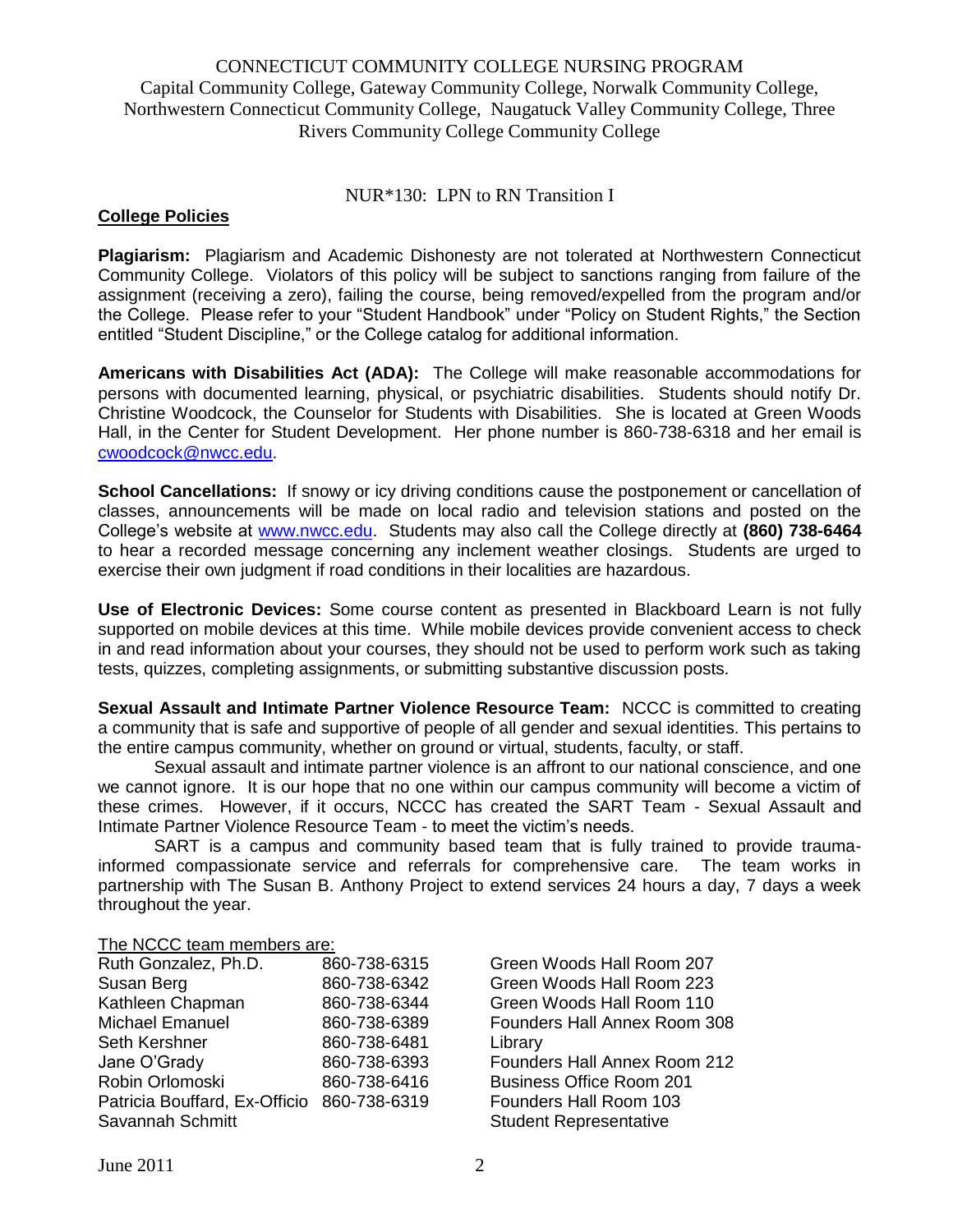# CONNECTICUT COMMUNITY COLLEGE NURSING PROGRAM Capital Community College, Gateway Community College, Norwalk Community College, Northwestern Connecticut Community College, Naugatuck Valley Community College, Three Rivers Community College Community College

NUR\*130: LPN to RN Transition I

At NCCC we care about our students, staff and faculty and their well-being. It is our intention to facilitate the resources needed to help achieve both physical and emotional health.